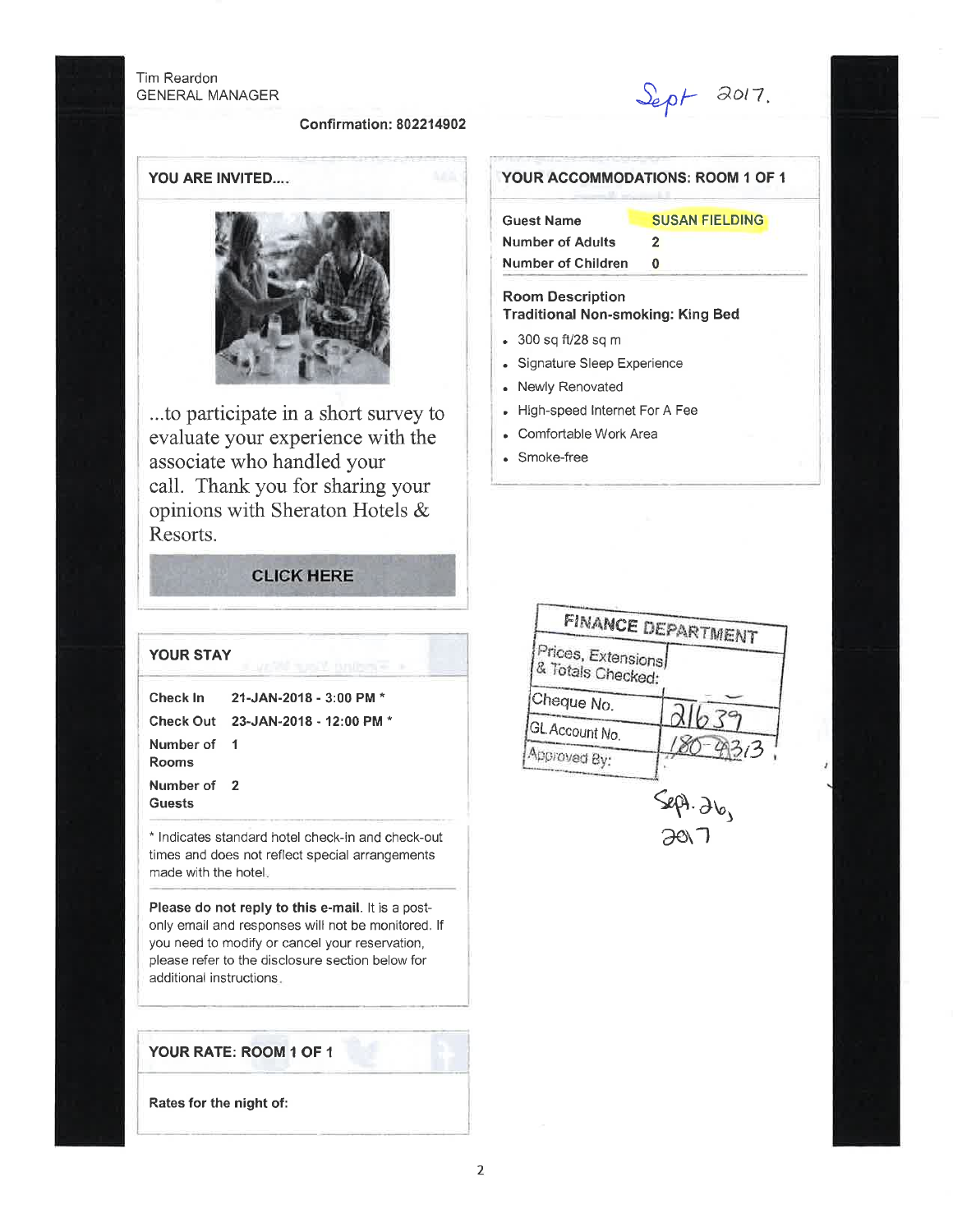#### 21-Jan-I8, 22-Jan-18

| <b>Rate Details</b> | ISAC-G8DY7F2A<br>A deposit equal to one night's stay<br>is required at the time of<br>reservation. If guest cancels stay<br>30 days (Dec 21) prior to group<br>arrival, this deposit would apply as<br>the cancellation charge. If booking<br>is cancelled within 30 days, the<br>entire nights reserved will be |
|---------------------|------------------------------------------------------------------------------------------------------------------------------------------------------------------------------------------------------------------------------------------------------------------------------------------------------------------|
|                     | charged as cancellation fee.                                                                                                                                                                                                                                                                                     |

Room Rate 213.00 in CANADA DOLLAR per night

Net Expense 222.50

#### Taxes

Room rate excludes the following: Rooms Hst: 13.00 % Per Room / Per Night

### **Hotel Charges**

Room rate excludes the following: Rooms Dmp: 3.00 % Per Room / Per Night

#### Guarantee and Cancellation Policies

CAD 213.00 deposit is due on Tuesday, Aug29, 2017 and will be charged to the credit card provided,

lf you cancel before 04:00 PM hotel time on Friday, 22 December 2017 there will be no forfeit amount. lf you cancel after 04:00 PM hotel time on Friday, 22 December 2017 the forfeiture amount will be cAD 426.00.

There may be additional applicable charges and taxes.

Debit and Credit cards will be authorized at checkin for the amount of your stay, plus an amount to cover incidentals. Please visit "Announcements" on the hotel website for more information.

This credit card must be valid for the entire stay. Please present the credit card used to make this reservation upon check-in at the hotel. Please note: lf you are booking on behalf of someone else, you must contact the hotel directly to arrange for third party billing.

## YOUR PRIVACY

If you believe this reservation was made in error, please contact us as soon as possible.

Please note: For security purposes, you will be asked to provide a valid government or state-issued photo lD at check-in.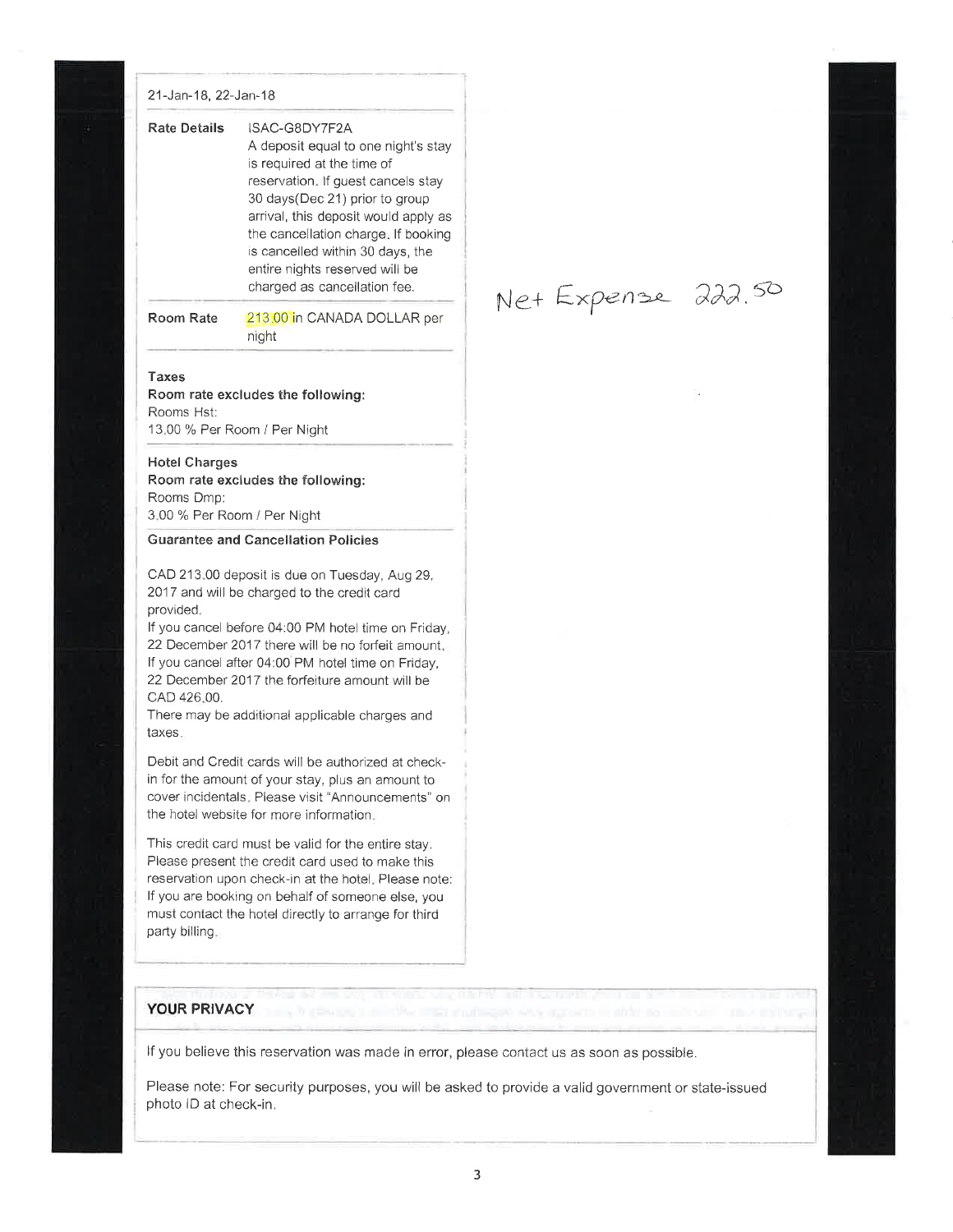

1 Rideau Street Ottawa, ON, Canada K1N 8S7 T (613) 241-1414 F (613) 562-7030 G.S.T. / H.S.T Registration #843511775

Fielding, Susan)

**Association of Municipalities of Ontario Karen Landry Unknown** 

 $2017.$  $: 0326$ 

Room/Chambre Folio #  $:844179$ Invoice # N. Cashier/Cassier # # 649 Page #  $\approx$  1 of 2

Group Name/Groupe Association of Municipalities of Ontari

Reference No.

Arrival/Arrivée  $: 08 - 13 - 17$ Departure/Départ : 08-16-17 **Fairmont President's Club** 3248163792

| Date<br><b>Description</b> |                                  | Additional Information/Supplémentaire | <b>Charges</b> | <b>Credits</b> |
|----------------------------|----------------------------------|---------------------------------------|----------------|----------------|
| 08-13-17                   | Room Charge                      |                                       | 255.00         |                |
| 08-13-17                   | <b>Destination Marketing Fee</b> |                                       | 7.65           |                |
| 08-13-17                   | Room HST (13%)                   |                                       | 34.14          |                |
| 08-14-17                   | Room Charge                      |                                       | 255.00         |                |
| 08-14-17                   | Destination Marketing Fee        |                                       | 7.65           |                |
| 08-14-17                   | Room HST (13%)                   |                                       | 34.14          |                |
| $08 - 15 - 17$             | Room Charge                      |                                       | 255.00         |                |
| 08-15-17                   | <b>Destination Marketing Fee</b> |                                       | 7.65           |                |
| 08-15-17                   | Room HST (13%)                   |                                       | 34.14          |                |
| 08-16-17                   | Visa                             | 05/19<br>452070XXXXXX8601             |                | 890.37         |

| FINANCE DEPARTMENT                      |       |
|-----------------------------------------|-------|
| Prices, Extensions<br>& Totals Checked: |       |
| Cheque No.                              | 21639 |
| GL Account No.                          |       |
| ارت<br>^∷o                              |       |

Net Expense 801.80

For information or reservations, visit us at www.fairmont.com or call Fairmont Hotels & Resorts from: United States or Canada 1 800 441 1414 Pour information et réservations visitez notre web au www.fairmont.com ou téléphoner au Hôtels Fairmont de: États-Unis ou Canada 1 800 441 1414

I agree that my liability for this bill is not waived and I<br>agree to be held personally liable in the event that the<br>indicated person, company or association falls to pay for<br>any part of or the full amount of these charge hotels.)

Je me porte personnellement responsable du règlement Je me porte personnellement responsable du réglement<br>local de cette note au cas ou la compagnie, l'association<br>ou son représentant désigné en refuserait lo paisment.<br>Les comptes en souffrance sont sujets à un intérêt de<br>1

Thank you for choosing to stay with Fairmont Hotels & Resorts Merci d'avoir choisi les Hôtels Fairmont